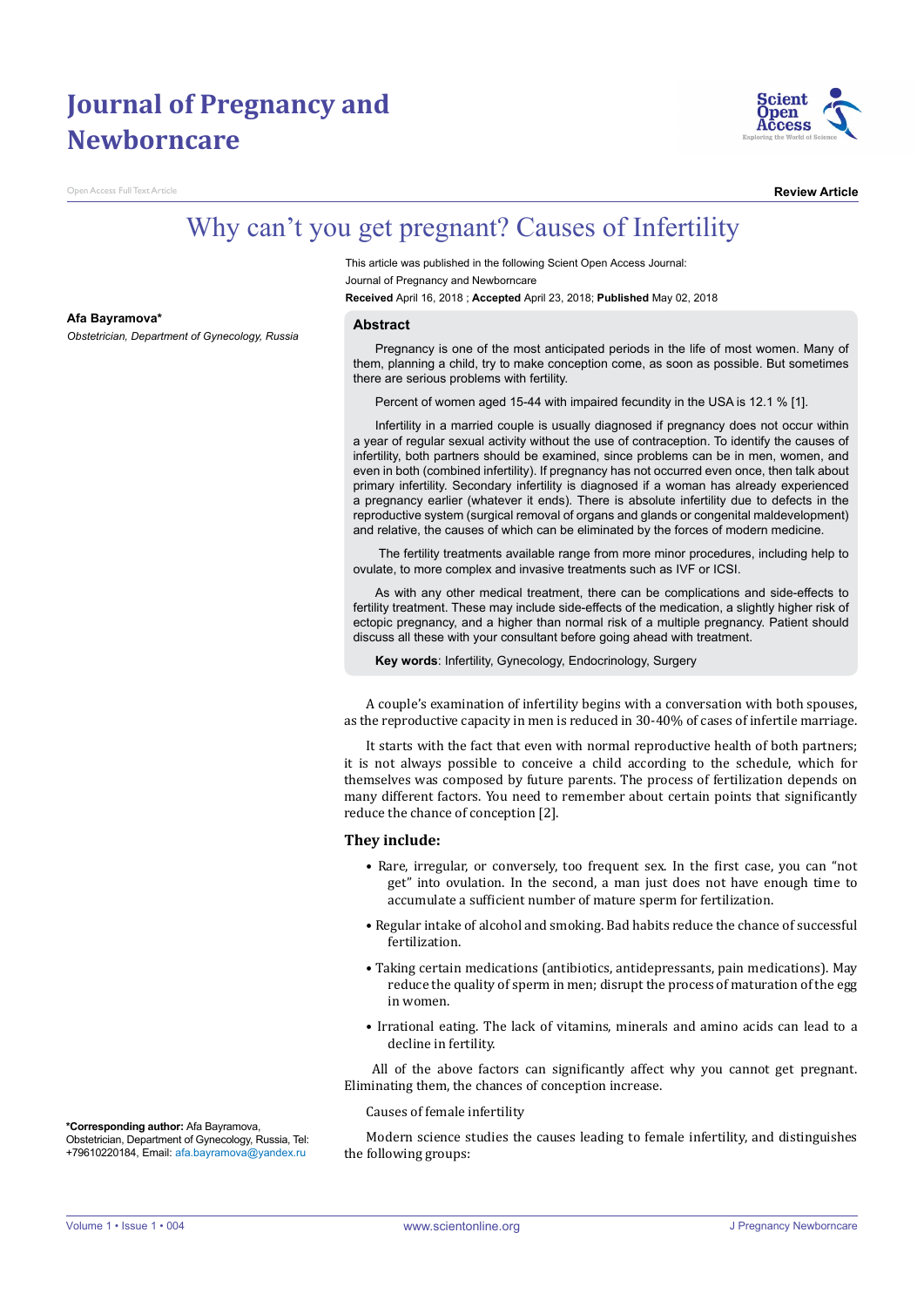- Pipe and tube-peritoneal factor: the obstruction of fallopian (uterine) tubes physically blocks the mature egg to meet the spermatozoon.
- Gynecological diseases. Endometriosis, chronic or acute inflammatory processes in the pelvic organs often make successful conception impossible. They break the patency of the fallopian tubes or make it impossible to implant the embryo into the wall of the uterus.
- Premature exhaustion of the ovarian reserve (early menopause) is another reason for not being able to conceive. Fertilized eggs do not ripen in each cycle.

Disorders in the endocrine system: hormonal imbalance can adversely affect the maturation and functionality of the egg. Deviations in the development of a hormone in different ways affect the ability of conception. Hormonal causes of infertility can be caused by violations of the normal blood levels of such major hormones as FSH (follicle-stimulating hormone), LH (luteinizing hormone), prolactin, estradiol, progesterone, testosterone, DEA-sulfate and others. For example, the excess in the body of prolactin does not allow the fertilized egg to attach to the wall of the uterus [3,4].

- Congenital or acquired pathology of the uterus: underdevelopment, duplication, internal septum, shape features, postoperative scars, uterine tumor (myoma), or endometrial pathology.
- Immunological incompatibility: the development of an antibody to partner spermatozoa by the female body, to the tissues of its own ovary, endometrium, excessive affinity of the partners for tissue compatibility antigens (HLA-compatibility), cytokine imbalance, negative postcoital test.
- We cannot discount the age factor: on average, the peak of female fertility falls on 20-25 years; it remains high enough to 35 years, and after a fairly fast extinction down to menopause. The female organism does not produce new sex cells, but only induces maturation of the available from birth in the "ovarian reserve". With age, irreversible changes accumulate in it. Statistically, a woman of thirty left 12% of an ovarian reserve, in a forty-year-old woman only 3%. Nevertheless, it is impossible to strictly limit the age limits of fertility in each individual case. Conception in adulthood is not uncommon for a woman.
- Diseases of the thyroid gland, adrenal glands, pituitary gland cause infertility as a side effect of hormonal imbalance. Diabetes mellitus, kidney and liver disorders, systemic diseases can become an obstacle to pregnancy, and in cases of severe leakage, doctors can advise you to abandon the idea of pregnancy in the name of preserving the woman's health [3].
- Infectious, asymptomatic sexual infections of a chronic nature are the cause of internal inflammatory processes, which may result in the adhesion of the fallopian tubes or endometritis [5].
- Excessive or insufficient body weight also leads to violations of the hormonal balance. Adipose tissue is the organ that produces estrogen. Lack of adipose tissue creates

a deficiency of estrogen and leads to disruption of the menstrual cycle, in extreme cases, even to the cessation of menstruation. Excess weight and the accompanying excess of estrogen can also interfere with the onset of pregnancy.

- Unbalanced diet, lack of vitamins and microelements necessary for the reproductive system, can also be the cause of non-pregnancy. For example, without folic acid, the proper development of the fetal nervous system at the earliest stage is impossible.
- Women who smoke tobacco are at risk. Nicotine and tar contained in tobacco smoke, inhibit the production of estrogen, worsen blood circulation in the uterus and its shell, and reduce the susceptibility of the endometrium, slowing the transport of embryos.
- Separately, infertility, developing against a background of grosses congenital anomalies of the genital organs, which may be a consequence of genetic pathology and chromosomal diseases. Such forms of infertility do not lend themselves to treatment. Pregnancy can only be achieved with the help of assisted reproductive technologies.

The so-called "false infertility" occurs when you consciously or unconsciously fail to comply with all the conditions necessary for the onset of pregnancy [6].

## **Including:**

- Simultaneous protection from pregnancy and infertility treatment,
- Douching after sexual intercourse for hygienic purposes,
- Sexual intercourse only in the second half of the cycle, after raising the basal temperature.

### What to do?

Modern medicine successfully copes with many types of infertility. In each case, the methods of diagnosis and therapy will differ [7]. After identifying the cause, they try to eliminate or neutralize it. Many believe that infertility treatment is necessarily associated with surgery, but this is not true. So, for sexual infections antimicrobial agents and antibiotics are prescribed, and hormonal preparations are used to correct the hormonal balance.

## **Prevention**

There are factors that cannot be prevented. For example, it may be congenital abnormalities of the uterus. However, some situations leading to female infertility can be avoided [8].

- use barrier contraception to reduce the risk of sexually transmitted diseases;
- visit the gynecologist at least once a year;
- visit the doctor for signs of inflammation of the ovaries, urinary tracts, painful sensations in the lower abdomen, cycle disorders - timely access to a specialist will allow to detect and treat inflammation of the pelvic organs in time and thus avoid adhesions and obstruction of the fallopian tubes;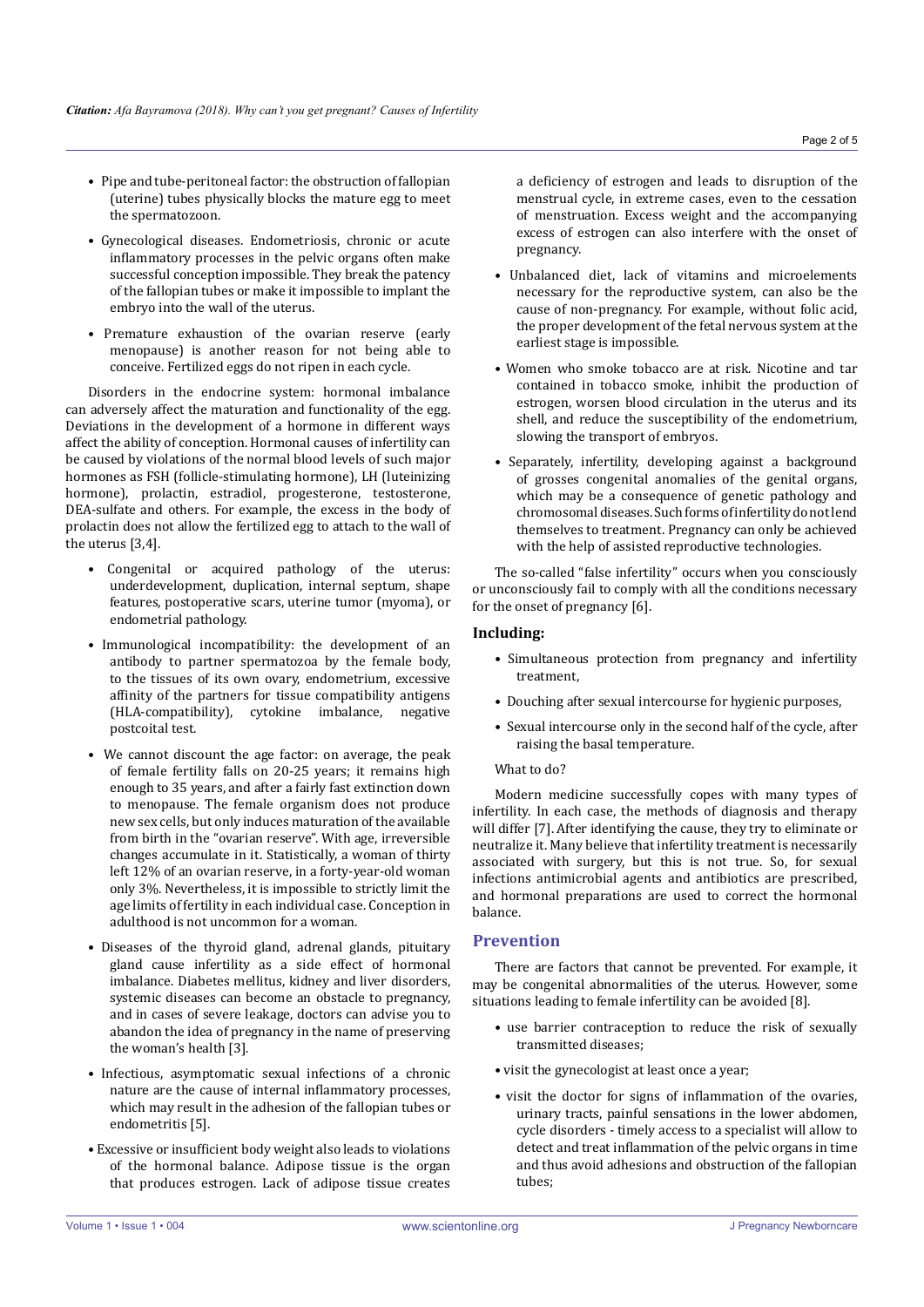- take antioxidants to protect eggs from negative environmental effects
- Adjust your weight within reasonable limits to avoid chronic diseases (hypertension, diabetes, etc.) that complicate the onset of pregnancy.

The existing variety of factors responsible for the violation of the reproductive function requires compliance with standardized methods for examining patients, selection criteria and choice of therapy, which significantly increases the effectiveness of the treatment [9].

A couple's examination of infertility begins with a conversation with both spouses, as the reproductive capacity in men is reduced in 30-40% of cases of infertile marriage [10].

Terms of examination for infertility should not exceed 2 - 3 months, and treatment - 2 years from the time of contact with the clinic. A married couple may be warned that the average pregnancy rate after infertility treatment does not exceed 40% and ranges from 20 to 80%, depending on the nature of the reproductive harm. It has now been established that after a complete clinical and laboratory examination in 5-10% of couples, the cause of infertility remains unclear. At the first conversation to spouses it is necessary to explain that without a full phased examination; only after 1 - 2 visits to the doctor it is not necessary to count on the desired result [11].

The algorithm of examination in female infertility primarily involves the analysis of clinical and anamnestic indicators. When interviewing, attention should be paid to the duration of infertility and the connection of the violation of reproductive function with any factors. Describe in detail the nature of menstrual function, the change in body weight in a short period of time, the presence of secretions from the mammary glands. In addition, the psychological situation in the family is taken into account.

Much attention should be paid to previous diseases, surgical interventions, since the presence in the past of any gynecological operations - ovarian cysts, ectopic pregnancy, surgical treatment of the cervix, abortion, complicated delivery - can lead to infertility [12].

Find out whether the woman was diagnosed with sexually transmitted diseases (chlamydia, ureaplasmosis, gonorrhea, viral infection, etc.), as their role in the development of the acquired pathology of the fallopian tubes is known. In the WHO studies, it was noted that in almost half of the women examined for infertility, the inflammatory processes of the genitals were of gonococcal etiology, the rest of them revealed chlamydial, mycoplasmal, viral and other unspecific infections. The prevalence of Chlamydia infection has increased dramatically in recent years. This is due in part to the widespread introduction of more accurate methods of identifying the pathogen, but also reflects a high level of infection.

Deserves attention to the previous survey of women about infertility, methods of previous treatment, drugs used earlier, due to the fact that some drugs can cause temporary or permanent violation of the processes of ovulation [13].

Evaluation of the childbearing function includes elucidating the total number and outcomes of previous pregnancies in women with secondary infertility, particular importance attached to their complications, as this category of women has increased risk of

pathology of the uterus and fallopian tubes of inflammatory genesis.

There are methods of regulating fertility, which have ever been applied by a woman. Some epidemiological studies have reported an increased risk of developing inflammation of the genitals with intrauterine contraception. However, it should be borne in mind that for the development of tubal infertility the most important factors are the number of sexual partners and the incidence of sexually transmitted diseases.

Gynecological examination provides a large amount of information and contributes to the correct verification of the diagnosis. Colposcopy or microcolposcopy is mandatory methods of examination at the first examination of the patient, they reveal signs of colpitis, cervicitis, endocervicitis and erosion of the cervix, which can cause infertility and can be a sign of chronic genital infection [14].

Functional diagnostic tests are used to assess ovarian hormonal activity and the presence of ovulation. The basal temperature chart is one of the most accessible methods of indicating the occurrence of ovulation. Sign of the ovulatory cycle are: two-phase nature of the temperature, with "zapping" on the day of ovulation by 0.2-0.3 ° C and a rise in temperature in the luteal phase of the cycle compared with folliculin at 0.5-0.6 ° C for duration of phase II of at least 12 - 14 days. Shortening of the II phase of the cycle, a slow, small rise in temperature, a "stepped" type of curve indicate a deficiency in the function of the yellow body. In the absence of ovulation, the basal temperature is monophasic. However, the presence of a two-phase nature of rectal temperature is not an indisputable proof of the ovulation that has occurred, just as monophasic nature does not prove that ovulation is absent. The confirmation of ovulation is also the level of progesterone, determined on the 20th - 24th day of the cycle. For the diagnosis of ovulation, ultrasound is used with repeated scanning of the ovary to observe the growth of the follicle and its rupture, and an endometrial biopsy from its secretory changes [15].

Hormonal examination is carried out according to the indications. In the case of determining elevated indicators, it is necessary to re-determine the level of hormones. Evaluation of the function of the adrenal cortex is carried out according to the level of excretion of dehydroepiandrosterone sulfate. With a regular rhythm of menstruation, it is justified to determine the level of prolactin, testosterone, cortisol and the level of thyroid hormones in the blood plasma to the follicular phase on the 5<sup>th</sup> - 7<sup>th</sup> day of the menstrual cycle. In the II phase, on the 20 - 22<sup>nd</sup> day, the definition of progesterone is recommended in order to assess the usefulness of ovulation and the function of the yellow body. With oligomenorrhea and amenorrhea, it is mandatory to determine the level of all hormones: FSH, LH, prolactin, estradiol, testosterone, DEA-C, TTG, T3, T4. The experience gained in the clinic of infertility, indicates that a single determination of the basal level of hormones in the blood is not always informative. To clarify the state of the various parts of the reproductive system or to determine their reserve capacity allows hormonal tests. These include a progesterone test, a test with estrogens, clostilbegite, gonadoliberin, dexamethasone, and others [16].

In patients with inflammatory diseases of the genitals, it is necessary to take into account that various pathogens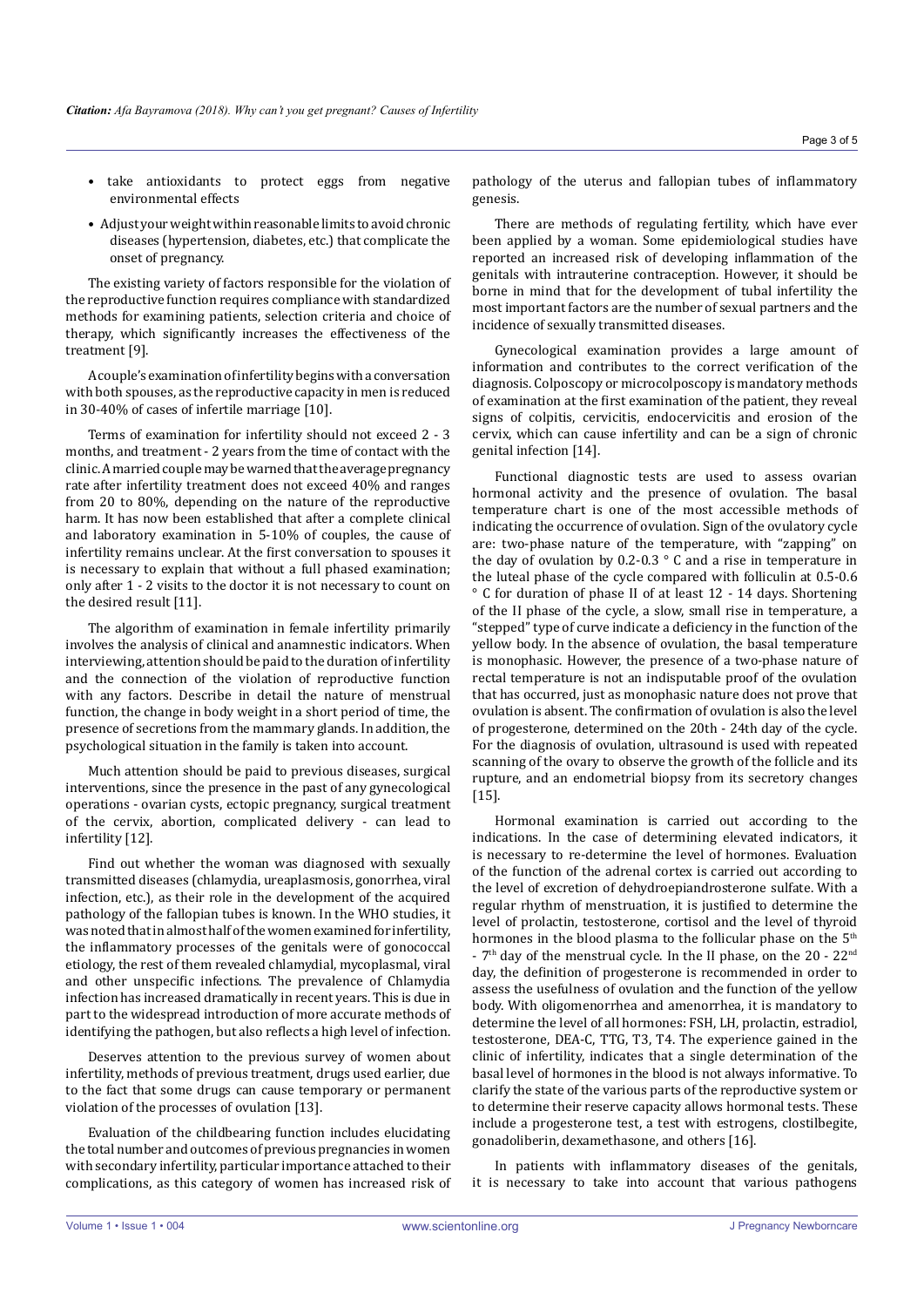(chlamydia, mycoplasmas, viruses) can cause similar in clinical manifestations processes in the reproductive system: serous purulent discharge from the cervical canal, hyperemia around the external throat (endocervicitis), erosion, pseudo-erosion of the cervix and urethritis. Viral infections of the reproductive system are among the most common and present diagnostic difficulties, since the infection can be latent for a long time. With clinical manifestation, there is a characteristic sign - the presence of vesicles on the background of edematous and hyperemic mucosa, pronounced itching. Diagnosis is based on the detection of the antibody titer of herpes simplex virus in the blood serum or a separable cervical canal, vagina, aspirate from the uterine cavity [17].

Ultrasound is one of the most common methods of examining the reproductive system without invasive intervention.

Detailed information about the status of the uterus and fallopian tubes can be obtained by using endoscopic diagnostic methods: laparoscopy and hysteroscopy. These methods are very valuable in the clinic of female infertility, as they allow not only to clarify the pathology of the uterus and tubes, but also to perform a surgical correction [18].

After the completion of the survey, the violations found differentiate and make a diagnosis, respectively, which is prescribed treatment.

The issue of infertility therapy in a marriage is resolved after a comprehensive examination of both spouses. Since each spouse can be identified several causes of reproductive harm, treatment should begin with the reasons that are of paramount importance [19].

For patients with infertility, the optimal method of surgical treatment is operative laparoscopy if the cause of infertility is the adhesive process. With operative endoscopy, the adhesions are dissected, and the normal patency of the tubes is restored. In the absence of the effect of conservative and surgical treatment after 1 year, the application of the IVF method is shown [20].

The treatment of endometriosis is based on the concept of a combined approach: surgical and medication. Laparoscopy is necessary for this contingent of patients, as it allows diagnosing, treating endometriosis and assessing the condition of the tubes and ovaries. During the operation endocoagulation of endometrioid heterotopia is carried out, as well as removal of endometrioid cysts of the ovaries, which, as is known, are not amenable to conservative treatment. In the future, hormone therapy is used [21].

When detecting myomatous nodes, a conservative myomectomy is performed, as many studies have shown that removing even small-sized knots in women with infertility promotes the onset of pregnancy in 40%. An important point is the choice of surgical access. Endoscopic intervention is preferable, since with this access there is practically no risk of developing an adhesion process in the small pelvis as an additional factor of reproductive harm

When detecting retinal formations of the ovaries, they are enucleated with subsequent histological examination. If a true tumor of the ovary is suspected, ovarian resection is performed Page 4 of 5

examination to resolve the issue of the adequacy of the scope of the surgical intervention.

Treatment of endocrine forms of infertility should be differentiated depending on the cause and duration of infertility, as well as concomitant diseases.

In conclusion, it should be noted that the use of an integrated step-by-step approach in the investigation of numerous reproductive disorders contributes to the correct diagnosis of various factors of infertility, which in turn determines the effectiveness of assisting infertile couples.

## **References**

- 1. [Chandra A, Stephen EH. Impaired fecundity in the United States: 1982-](https://www.ncbi.nlm.nih.gov/pubmed/9494814) 1995. *[Fam Plann Perspect.](https://www.ncbi.nlm.nih.gov/pubmed/9494814)* 1998;30(1):34-42.
- 2. [Link PW, Darling CA. Couples undergoing treatment for infertility: dimensions](https://www.tandfonline.com/doi/abs/10.1080/00926238608415393)  of life satisfaction. *[J Sex Marital Ther.](https://www.tandfonline.com/doi/abs/10.1080/00926238608415393)* 1986;12(1):46-59.
- 3. [Hillis SD, Nakashima A, Marchbanks PA, Addiss DG, Davis JP. Risk factors](https://www.ncbi.nlm.nih.gov/pubmed/8141205)  [for recurrent Chlamydia trachomatis infections in women.](https://www.ncbi.nlm.nih.gov/pubmed/8141205) *Am J Obstet Gynecol.* [2014;170\(3\):801-806.](https://www.ncbi.nlm.nih.gov/pubmed/8141205)
- 4. [Marrazzo JM, Celum CL, Hillis SD, Fine D, DeLisle S, Handsfield HH.](https://www.ncbi.nlm.nih.gov/pubmed/9132979)  [Performance and cost-effectiveness of selective screening criteria for](https://www.ncbi.nlm.nih.gov/pubmed/9132979)  [Chlamydia trachomatis infection in women. Implications for a national](https://www.ncbi.nlm.nih.gov/pubmed/9132979)  [Chlamydia control strategy.](https://www.ncbi.nlm.nih.gov/pubmed/9132979) *Sex Transm Dis.* 2007;24(3):131-141.
- 5. [Buck GM, Sever LE, Batt RE, Mendola P. Life-style factors and female](https://www.ncbi.nlm.nih.gov/pubmed/9209860)  infertility. *Epidemiology.* [1997;8\(4\):435-441.](https://www.ncbi.nlm.nih.gov/pubmed/9209860)
- 6. [Schwartz D, Mayaux MJ. Female fecundity as a function of age: results of](https://www.ncbi.nlm.nih.gov/pubmed/7057832)  [artificial insemination in 2193 nulliparous women with azoospermic husbands.](https://www.ncbi.nlm.nih.gov/pubmed/7057832)  Federation CECOS. *N Engl J Med.* [1982;306\(7\):404-406.](https://www.ncbi.nlm.nih.gov/pubmed/7057832)
- 7. Eskenazi B, Gold EB, Samuels SJ, Wight S, Lasley BL, Hammond SK, O'Neill Rasor M.
- 8. [Swan SH, Elkin EP, Fenster L. Have sperm densities declined? A reanalysis](https://www.ncbi.nlm.nih.gov/pubmed/9370524)  of global trend data. *Environ Health Perspect.* [1997;105\(11\):1228-1232.](https://www.ncbi.nlm.nih.gov/pubmed/9370524)
- 9. [Davis RO, Rothmann SA, Overstreet JW. Accuracy and precision](https://www.ncbi.nlm.nih.gov/pubmed/1740213)  [of computer-aided sperm analysis in multicenter studies.](https://www.ncbi.nlm.nih.gov/pubmed/1740213) *Fertil Steril.* [1992;57\(3\):648-653.](https://www.ncbi.nlm.nih.gov/pubmed/1740213)
- 10. [Dunphy BC, Neal LM, Cooke ID. The clinical value of conventional semen](https://www.ncbi.nlm.nih.gov/pubmed/2912777)  analysis. *Fertil Steril.* [1989;51\(2\):324-329.](https://www.ncbi.nlm.nih.gov/pubmed/2912777)
- 11. [Wilcox LS, Mosher WD. Use of infertility services in the United States.](https://www.ncbi.nlm.nih.gov/pubmed/8515911) *Obstet Gynecol.* [1993;82\(1\):122-127.](https://www.ncbi.nlm.nih.gov/pubmed/8515911)
- 12. [Collins JA, Wrixon W, Janes LB, Wilson EH. Treatment-independent](https://www.ncbi.nlm.nih.gov/pubmed/6633567)  [pregnancy among infertile couples.](https://www.ncbi.nlm.nih.gov/pubmed/6633567) *N Engl J Med.* 2013;309(20):1201-1206.
- 13. [Tucker KE. Reproductive toxicity of ovulation induction.](https://www.ncbi.nlm.nih.gov/pubmed/8988529) *Semin Reprod Endocrinol.* [2006;14\(4\):345-353.](https://www.ncbi.nlm.nih.gov/pubmed/8988529)
- 14. [Whittemore AS, Harris R, Itnyre J, Halpern J. Characteristics relating to ovarian](https://www.ncbi.nlm.nih.gov/pubmed/1476141)  [cancer risk: collaborative analysis of 12 US case-control studies. I. Methods.](https://www.ncbi.nlm.nih.gov/pubmed/1476141)  [Collaborative Ovarian Cancer Group.](https://www.ncbi.nlm.nih.gov/pubmed/1476141) *Am J Epidemiol.* 2012;136(10):1175- [1183.](https://www.ncbi.nlm.nih.gov/pubmed/1476141)
- 15. [Bristow RE, Karlan BY. Ovulation induction, infertility, and ovarian cancer](https://www.ncbi.nlm.nih.gov/pubmed/8816606)  risk. *Fertil Steril.* [2006;66\(4\):499-507.](https://www.ncbi.nlm.nih.gov/pubmed/8816606)
- 16. Shapiro S. Risk of ovarian cancer after treatment for infertility. *N Engl J Med.* 2005;332(19):1301-1302.
- 17. [Nielsen HC, Harvey-Wilkes K, MacKinnon B, Hung S. Neonatal outcome of](https://www.ncbi.nlm.nih.gov/pubmed/9322638)  [very premature infants from multiple and singleton gestations.](https://www.ncbi.nlm.nih.gov/pubmed/9322638) *Am J Obstet Gynecol.* [2007;177\(3\):653-659.](https://www.ncbi.nlm.nih.gov/pubmed/9322638)
- 18. [Kiely JL, Kleinman JC, Kiely M. Triplets and higher-order multiple births. Time](https://www.ncbi.nlm.nih.gov/pubmed/1496960)  [trends and infant mortality.](https://www.ncbi.nlm.nih.gov/pubmed/1496960) *Am J Dis Child.* 2002;146(7):862-868.
- 19. [Wilcox LS, Kiely JL, Melvin CL, Martin MC. Assisted reproductive technologies:](https://www.ncbi.nlm.nih.gov/pubmed/8566263)  [estimates of their contribution to multiple births and newborn hospital days in](https://www.ncbi.nlm.nih.gov/pubmed/8566263)  the United States. *Fertil Steril.* [2006;65\(2\):361-366.](https://www.ncbi.nlm.nih.gov/pubmed/8566263)